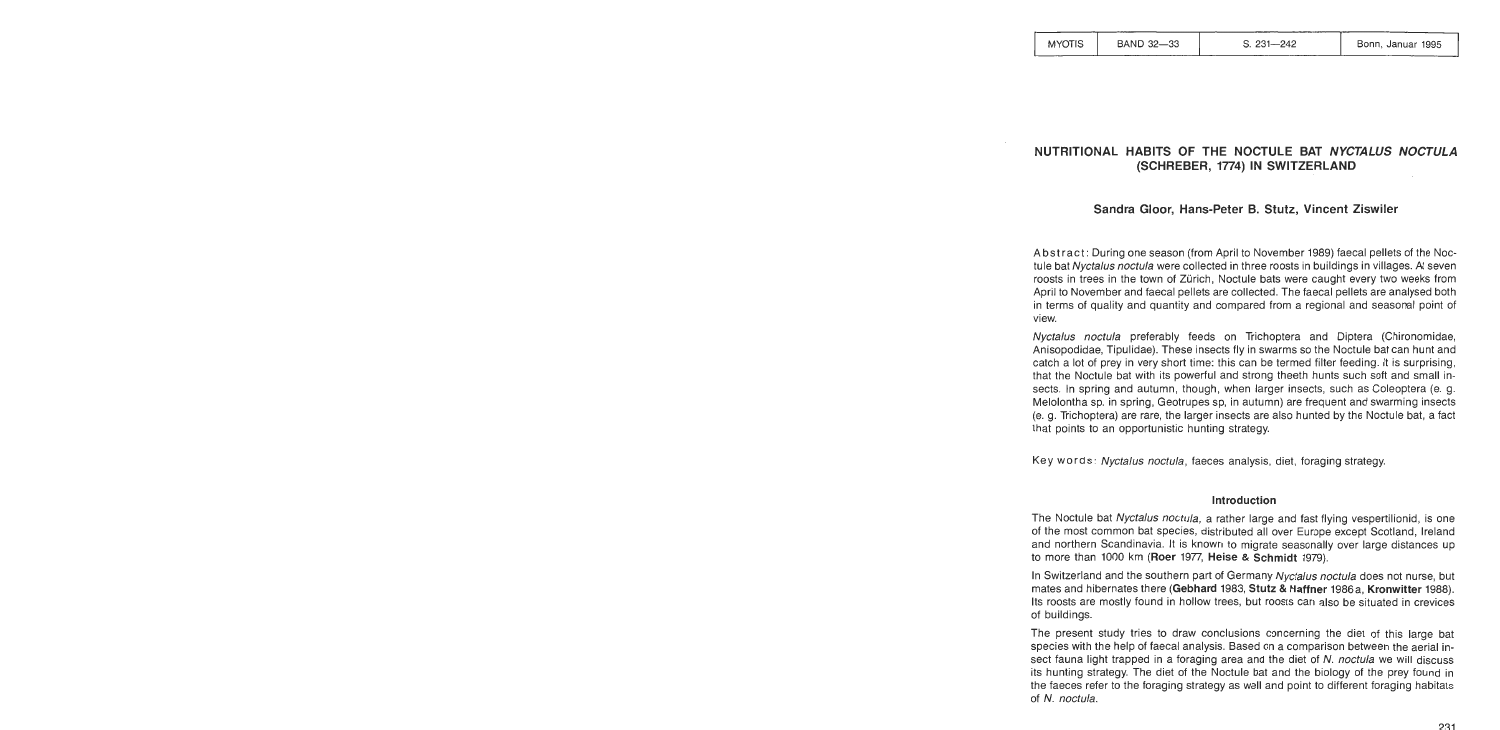#### **Methods**

Study area: The faeces analysed in the present study were sampled in one town and three villages in the Swiss "Mittelland': The four places are situated in the north of the Alps, at a distance of no more than 23 km from Zürich (47° 20 'N 8° 35 'E), at an altitude between 410 to 500 metres above sealevel. Faeces were collected from March to November 1989.

Faeces sampled from buildings: Bat droppings were sampled from three roosts in buildings in the villages of Bremgarten, Rüti and Muri. The faeces feil down from the roosts onto the windowsills underneath the roosts. The droppings were sampled from 26th March to 18th November every two weeks (sampling periods). The roost in Muri was only found on 17th June. From this roost droppings were collected during the first week of the months of July, August, September and October. There were no Noctule bats present in the roost of Bremgarten from 21st May to 27th August, in the roost of Rüti from 3rd June to 7th July. Altogether 24 samples of faeces were stored for analysis.

Faeces sampled of individual bats from tree roosts in the town of Zürich: Noctule bats were trapped at eight different tree roosts in Zürich when they left their roosts in the evening. Trapped bats were placed separately in small boxes for an hour and then released. Faeces voided by the bats were removed from the boxes and stored for analysis. Because only few faecal pellets could be collected by this method (faecal pellets of 218 individuals, 37 % of all trapped Noctule bats), the sampling season was divided into three sampling phases of eight weeks (Phase I: 24th April to 18th June; phase 11: 19th June to 13th August; phase 111: 14th August to 18th October). The faeces from Zürich were then analysed for the three sampling phases.

No female Noctule bats were trapped from 9th June to 16th August. As the faeces of females and males were sampled separately, there were five samples of faeces from Zürich.

Ten Noctule bats were trapped in nylon mist nets in a foraging area in Zürich and treated like the bats trapped at tree roosts. The faeces of mist netted bats were only qualitatively analysed.

From the 29 faeces samples 15 faecal pellets each were analysed (a total of 435 pellets). Every pellet was placed in water and examined under a binocular for clearly recognizable diagnostic fragments of prey. The fragments were identified by reference to a key (Chinery 1986) or by comparing the fragments to a collection of insects of the area.

The abundance of a particular prey category was expressed as the **percentage occur**rence (% 0) (Korschgen 1971, McAney 1991). This percentage is calculated by taking the number of occurrences of the prey category divided by the number of droppings analysed, multiplied by 100. The sum of the values exceed 100 %, unlike the percentage frequencies in the results of the insect light trapping samples. The prey categories were not expressed as percentage volume because a large part of the dropping contents could not be identified and classified at all. Thus we decided not to work with the concept of volume.

lnsect light trapping: To sample the aerial insect fauna an insect light trap was placed in a foraging area of the Noctule bat at the banks of a 20m-wide river in Zürich. In this foraging area a large part of the Noctule bats of Zürich forage during the first hunting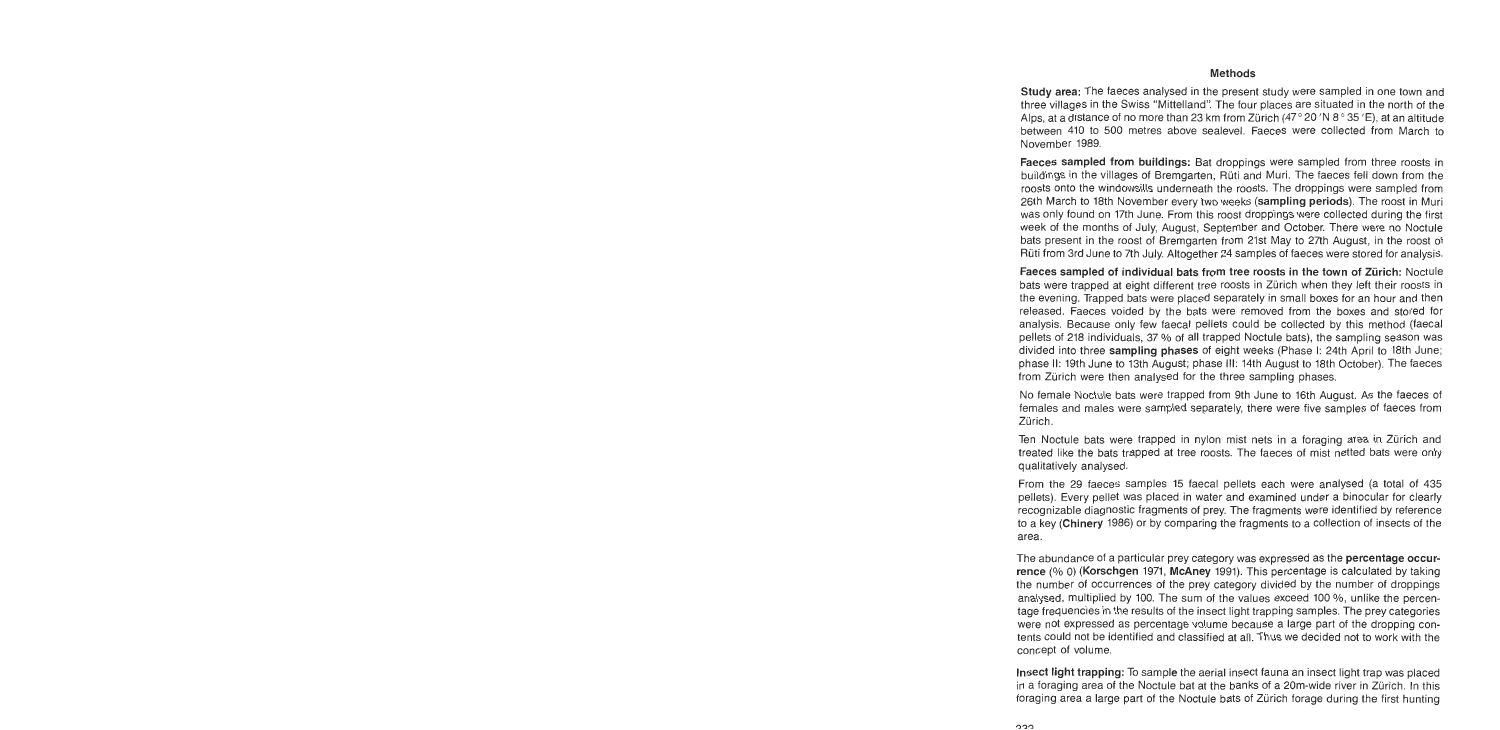Table **1:** Arthropoda found in faeces of Nyctalus noctula in the present study and in the studies of other authors.

| References: (1) Barrett-Hamilton & Hinton 1910, (2) Poulton 1929, (3) Cranbrook &       |  |  |  |
|-----------------------------------------------------------------------------------------|--|--|--|
| Barrett 1965, (4) Howes 1974, (5) the present study. so = suborder, $sf$ = superfamily. |  |  |  |

| class     | order                       | SO                         | sf        | family                                                  | genus                         | species                           | references                   |
|-----------|-----------------------------|----------------------------|-----------|---------------------------------------------------------|-------------------------------|-----------------------------------|------------------------------|
| Arachnida | Araneidae                   |                            |           | Araneae                                                 | Amaurobius                    | Amaurobis<br>atropos              | 4, 5<br>4                    |
|           |                             |                            |           | Lycosidae                                               | Lycosa                        |                                   | 4<br>1, 2, 3, 4, 5           |
| Insecta   | Ephemeroptera<br>Saltatoria |                            |           | Gryllidae                                               | Acheta                        | Acheta<br>domestica               | 5<br>3                       |
|           | Hemiptera                   | Heteroptera<br>Homoptera   | Aphididea | Corixidae                                               |                               |                                   | 5<br>5                       |
|           | Neuroptera                  |                            |           | Hemerobiidae                                            | Megalomus                     | Megalomus<br>hirtus               | 5                            |
|           | Coleoptera                  |                            |           | Chrysopidae                                             | Chrysopa                      |                                   | 5<br>1, 2, 4, 5              |
|           |                             |                            |           | Rhizophagidae                                           | Rhizophagus                   | Rhizophagus<br>poitus             | 4                            |
|           |                             |                            |           | Scarabaeidae                                            | Serica                        | Serica                            | 2, 4, 5<br>4                 |
|           |                             |                            |           |                                                         | Melolontha                    | brunnea<br>Melolontha<br>vulgaris | 1, 2, 4, 5<br>$\overline{2}$ |
|           |                             |                            |           |                                                         | Aphodius<br>Geotrupes         | Geotrupes                         | 5<br>2.5<br>2                |
|           |                             |                            |           | Carabidae                                               | Cychrus                       | stercorarius                      | 4, 5<br>5<br>5               |
|           |                             |                            |           | Curculionidae                                           | Abax<br>Carabus<br>Liophloeus | Abax ater<br>Liophloeus           | 5<br>$\overline{4}$          |
|           | Diptera                     |                            |           |                                                         |                               | tessulatus                        | 4, 5                         |
|           |                             | Nematocera                 |           | Bibionidae                                              | Bibio                         | Bibio<br>pononae                  | 4.5<br>4                     |
|           |                             |                            |           | Chironomidae<br>Trichoceridae<br>Culicidae<br>Tipulidae |                               |                                   | 5<br>5<br>5<br>5             |
|           |                             | Brachycera<br>Cyclorrhapha |           | Anisopodidae                                            | Sylvicola                     |                                   | 5<br>5<br>4, 5               |
|           |                             |                            |           | Scatophagidae                                           | Scatophaga                    | Scatophaga<br>stercoraria         | 4                            |
|           | Trichoptera<br>Lepidoptera  |                            |           | Hydropsychidae                                          | Lyciella                      |                                   | 4<br>5<br>1, 4, 5<br>2, 4, 5 |
|           | Hymenoptera                 |                            |           | Formicidae                                              |                               |                                   | 2                            |

 $\ddot{\phantom{a}}$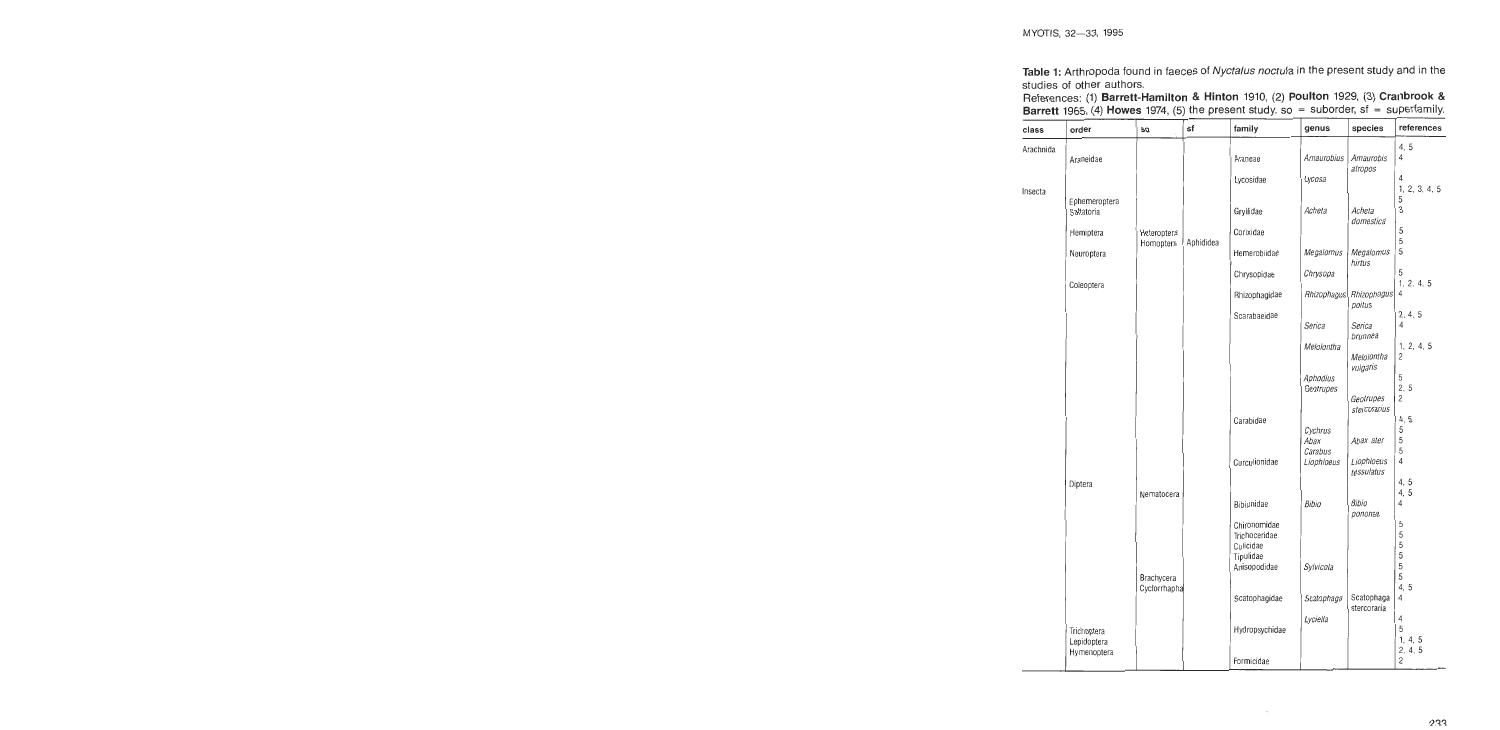period in the evening (Bontadina et al. unpupl. data). Light trapping took place during this first foraging period (Stutz & Haffner 1989 b) for 90 minutes, every four weeks from 11th April to 2nd November. The light trap consisted of two daylight fluorescent tubes (OSRAM, L 18 Wl10) and two fluorescent tubes with a higher rate of ultraviolet light (Sylvania, Lifeline, F 20 W/GRO). The insects were preserved in 70 % ethanol and identified by reference to the key of Chinery (1986).

#### Results

The prey categories found in the faecal pellets of N. noctula are a distribution of 2 classes, **8** orders and 11 families, 8 geni and 2 species (Table 1).

In the droppings from all the roosts over all sampling phases Trichoptera (48 %), Diptera (46 %) and Lepidoptera (28 %) were most frequently found. Coleoptera (18 %), Ephemeroptera (9 %), Hemiptera (3 %) and Arachnida (1 %) were less frequently present (Fig. 1).



**Fig.** 1: Percentage occurrences (% **0)** of the identified prey categories in the faeces from all places from 24th April to 8th October.

(Tri) Trichoptera, (Dip) Diptera, (Lep) Lepidoptera, (Col) Coleoptera, (Neu) Neuroptera, (Eph) Ephemeroptera, (Hem) Hemiptera, (Hym) Hymenoptera, (Ara) Arachnida. The data is equally weighed according to the three sampling phases.

By comparing the distribution of the prey of the four sampling places, it clearly shows, that the results of Zürich, Bremgarten and Muri are more or less similar, but differ from the results of Rüti (Fig. 2). This can be best shown by the prey that was most frequently identified, by the orders Trichoptera and Diptera. In Rüti Diptera predominated  $(72\%)$ and Trichoptera were much less present (3 %), whereas in the three other places, Trichoptera predominated (Zürich: 76 %, Bremgarten: 87 %, Muri: 66 %). Diptera, on the other hand, were less frequent (Zürich 17 %, Bremgarten 27 %, Muri 37 %).

In the qualitatively analysed faeces collected from mist netted bats only prey of one single category could be found in the faeces of the Same date, e.g. Chironomidae or Trichoptera.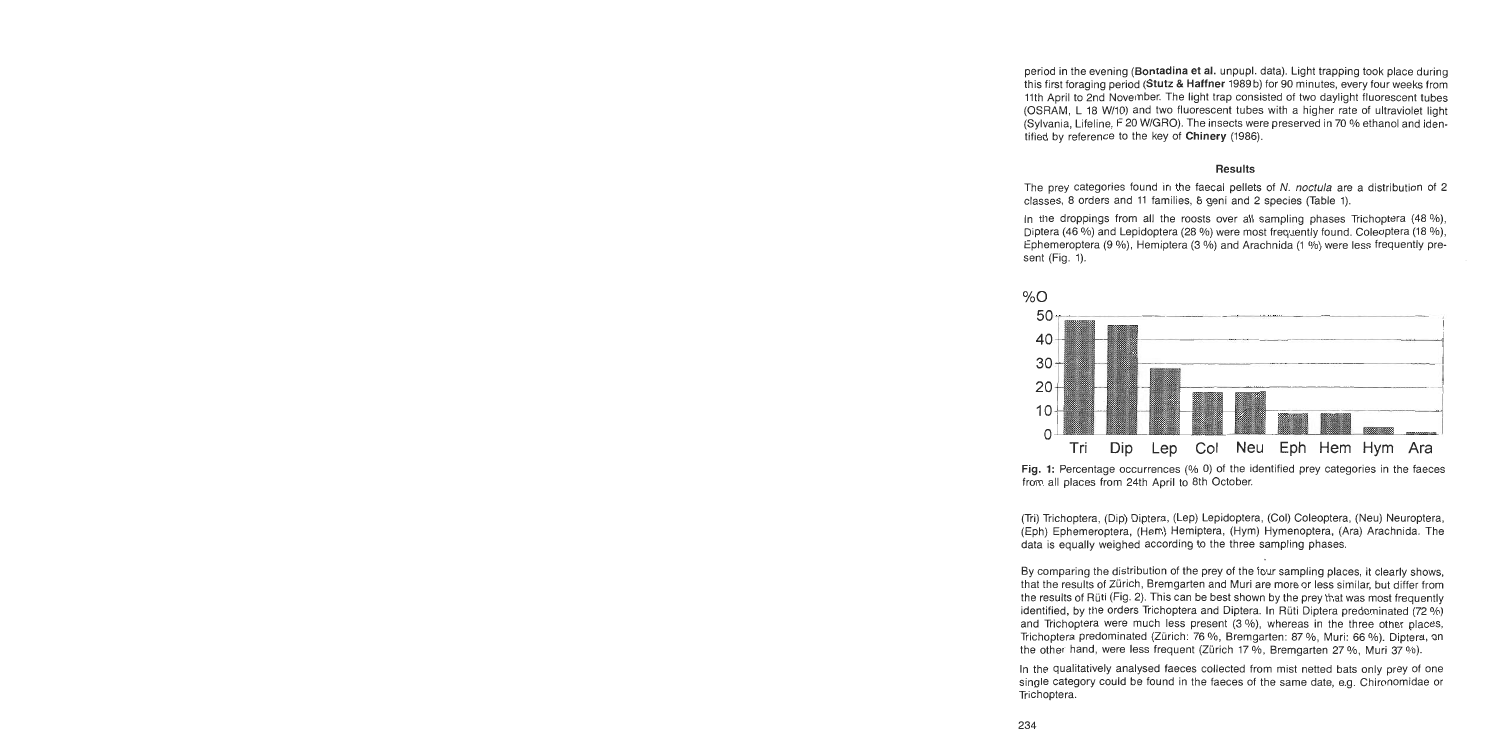

**Fig. 2:** Percentage occurrences (% 0) of the identified insect orders in the faeces from the four places from 24th April to 8th October.

(Tri) Trichoptera, (Dip) Diptera, (Lep) Lepidoptera, (Col) Coleoptera, (Neu) Neuroptera, (Eph) Epherneroptera, (Hern) Herniptera, (Hyrn) Hyrnenoptera, (Ara) Arachnida. The data is equally weighed according to the three sampling phases.

In the droppings from Zürich, Bremgarten and Rüti, the Diptera suborder Nematocera predorninated and the suborders Brachycera and Cyclorrhapha were less frequently present. For the Diptera captured by light trapping this is even more evident. In the , droppings frorn all the four places Chironornidae predorninated over the other identified Nematocera farnilies, just like the results of light trapping have shown (Table 2). In the faecal pellets with typical fragments of wing of Chironomidae the typical antennae of male Chironornidae could always be found as weil. Fernale antennae were not present.

Two Coleoptera farnilies could be found in the analysed faeces: Scarabaeidae and Carabidae (Table 3). Carabidae were only present in the droppings from Brerngarten (Table 4). In spring, the Scarabaeidae genus Melolontha predorninated, whereas in autumn the geni Aphodius and Geotrupes predominated.

Table **2:** Percentage frequencies of Diptera found in the faeces from Rüti, Brerngarten, Muri and Zürich and of Diptera captured by light trapping.

Suborder Nematocera (Nem), suborder Brachycera und Cyclorrhapha (Bra & Cyc), not identified Diptera (not ident. Diptera), Chironomidae (Chi), Anisopodidae (Ani), Tipulidae (Tip), other Nematocera families (other Nem).

| places of       |     |                                      | Bra & Cyc | not ident. |    |    |         |  |
|-----------------|-----|--------------------------------------|-----------|------------|----|----|---------|--|
| faeces sampling | Chi | other Nem<br>Nem total<br>Ani<br>Tip |           |            |    |    | Diptera |  |
| Rüti            | 74  | 2                                    | 14        |            | 90 |    |         |  |
| Bremgarten      | 23  | 6                                    | 19        |            | 48 |    | 44      |  |
| Muri            | 13  | 10                                   |           |            | 28 | 36 | 36      |  |
| Zürich          | 26  | 20                                   | 18        |            | 64 | 15 | 21      |  |

| Light trap Zürich | 65 |  | 90 | 95 |  |
|-------------------|----|--|----|----|--|
|                   |    |  |    |    |  |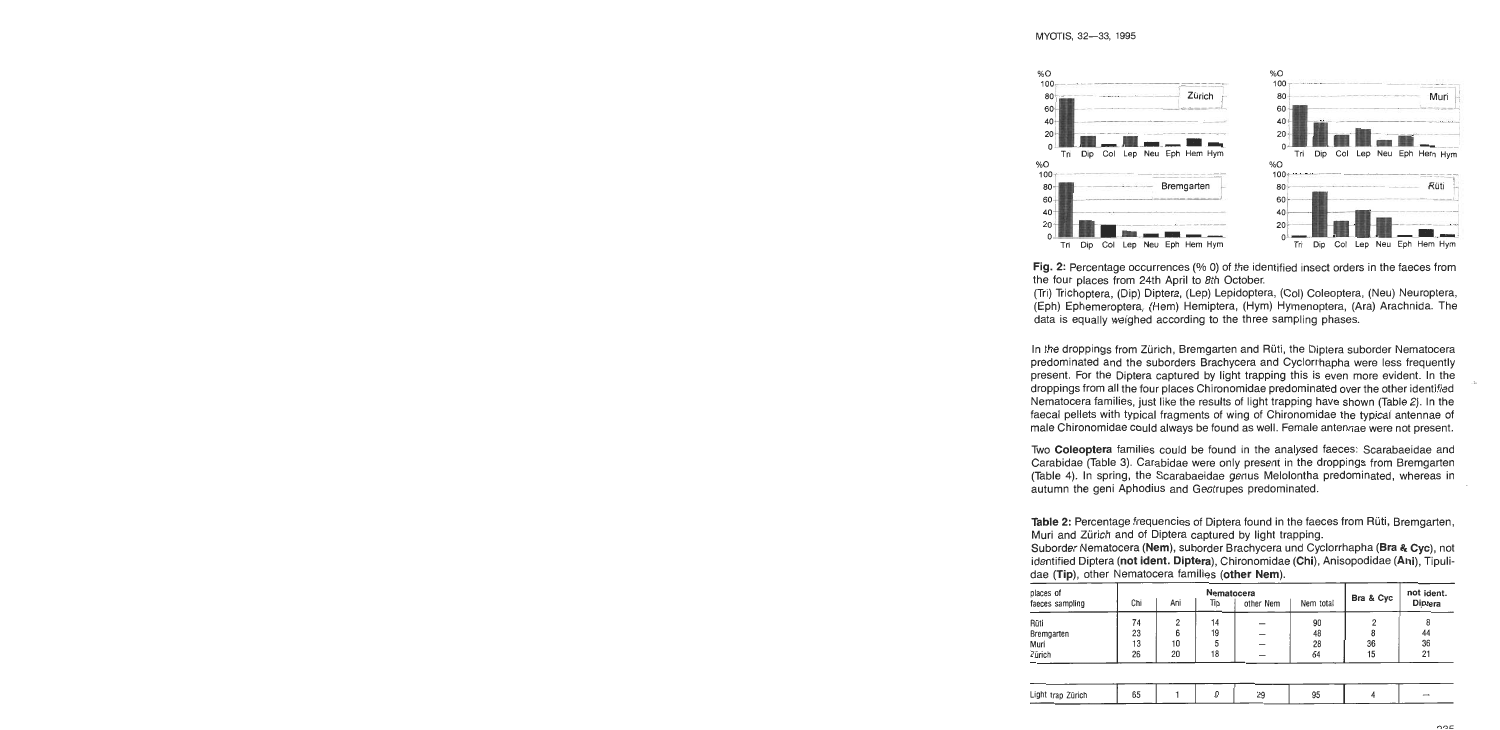Table 3: Percentage occurences of the Coleoptera identified for the sampling phases in the faeces of all four sampling places.

The results of the four sampling places are equally weighed. Scarabaeidae (Sca), Carabidae (Car), Melolontha (Mel), Aphodius (Aph), Geotrupes (Geo), Pterostichinae (Pte), Cychrus (Cyc).

| sampling | Coleoptera |     |     | Scarabaeidae |       | Carabidae |     |     |
|----------|------------|-----|-----|--------------|-------|-----------|-----|-----|
| phase    | total      | Mel | Aph | Geo          | total | total     | Pte | Cyc |
|          | 31         | 18  |     |              | 21    |           |     |     |
|          | 10         |     |     |              |       |           |     |     |
| Ш        | 13         |     |     |              |       |           |     |     |

Table **4:** Percentage occurrences of the Coleoptera identified in the faeces from Bremgarten according to the two week-sampling periods.

Scarabaeidae (Sca), Carabidae (Car), all the Coleoptera (Col total), Melolontha (Mel), Aphodius (Aph), Geotrupes (Geo), Pterostichinae (Pte), Cychrus (Cyc), Abax (Aba), Carabus (Car).

| sampling-     | Sampling | Scarabaeidae |     |     |     | Carabidae     |  |     |     |     |     |
|---------------|----------|--------------|-----|-----|-----|---------------|--|-----|-----|-----|-----|
| period        | phase    | total        | Mel | Aph | Geo | total   total |  | Pte | Cvc | Aba | Car |
| 11th-25th Apr |          | 33           | 13  |     |     | 27            |  |     |     |     |     |
| $-$ 7th May   |          | 80           | 33  |     | -   | 40            |  |     |     |     |     |
| $-21st$ May   |          | 27           |     |     |     |               |  |     |     |     |     |

| 28th Aug<br>- 9th Sep |   | 13 |  |    |    |    |    |    |    |  |
|-----------------------|---|----|--|----|----|----|----|----|----|--|
| -23rd Sep             | 排 | 13 |  |    |    |    |    |    |    |  |
| $-16th$ Oct           |   | 33 |  | 20 | 20 | 20 |    | 13 | __ |  |
| $-21st$ Oct           |   | 60 |  | 13 | 13 | 47 | 20 |    | 13 |  |
| $-4th$ Nov            |   | 40 |  |    |    | 13 |    |    |    |  |
| $-18th$ Nov           |   | 33 |  |    | 20 |    |    |    |    |  |

Two Neuroptera families were identified: Hemerobiidae and Chrysopidae. In the faeces frorn Zürich, Bremgarten and Muri Hemerobiidae could be found just as often as Chrysopidae, whereas in the faeces from Rüti Chrysopidae were present in 62 % and Hemerobiidae in 38 % of the droppings. By light trapping only Chrysopidae were captured.

Most of the identified Hemiptera were Heteroptera. Only in three cases Aphididea were identified: in the droppings from Zürich in the 2nd sampling phase (19th June to 13th August), in the droppings from Muri in the 8th sampling period (2nd to 16th July).

By light trapping in a foraging area of the Noctule bat in Zürich the same insect orders were captured as found by faecal analysis. The following insect taxa were identified by faecal analysis but not captured by light trapping: Corixidae (Heteroptera), Hemerobiidae (Neuroptera), Scarabaeidae and Carabidae (Coleoptera) and Culicidae (Diptera). Diptera predominated in the insect sarnples of the first three and the last two trapping nights, whereas Trichoptera extremely predominated in the samples of 12th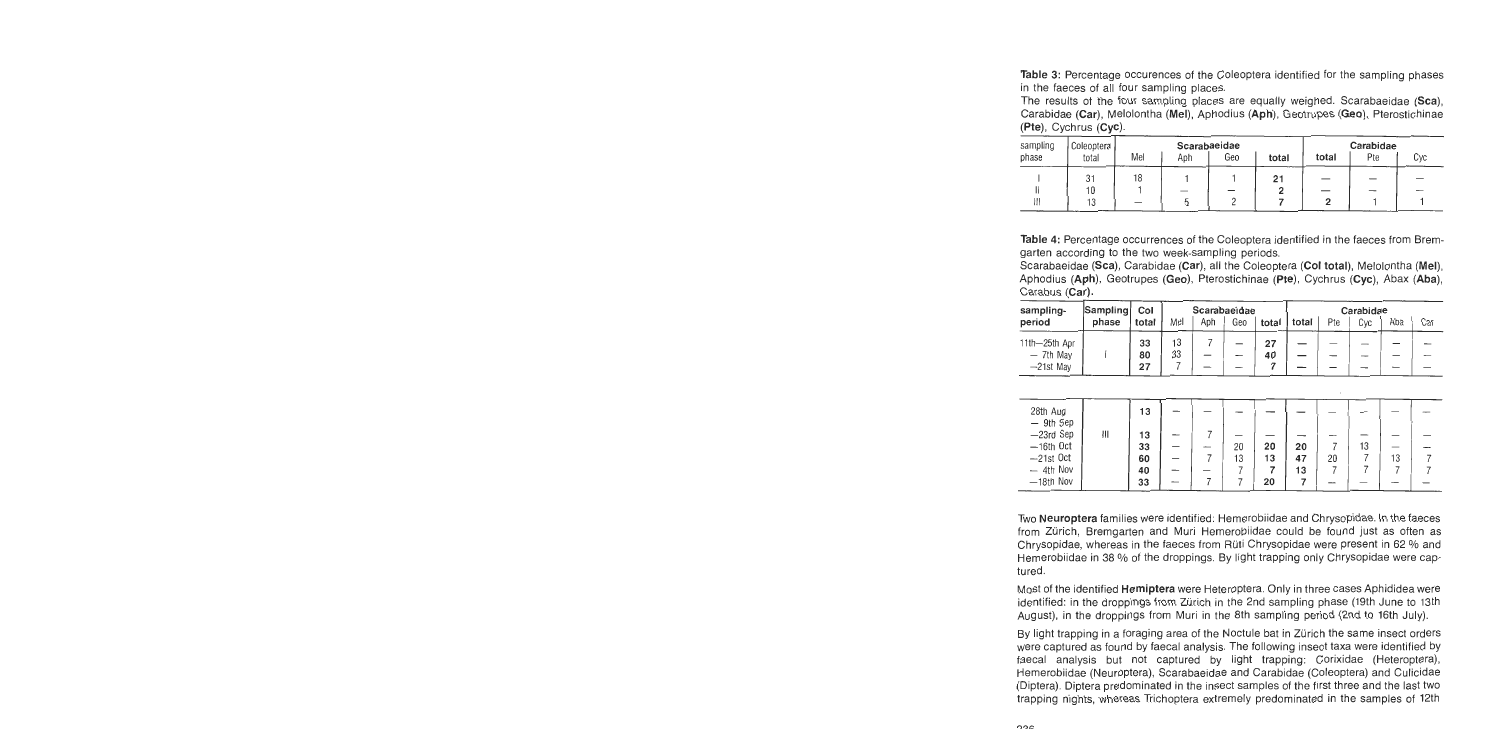July, 9th August and 6th September. The total number of captured insects was particularly high on 12th July (Fig. 3a). The occurrence of Lepidoptera was no higher than 4 % over the eight nights of trapping, other insecta orders represented no more than 2.5 % of all captured insects.



**Fig.** 3: **(a)** Percentage frequencies of the abundance of Trichoptera, Diptera and Lepidoptera in a foraging area in Zürich, (b) percentage occurrences (% 0) of Trichoptera, Diptera and Lepidoptera in the faeces from Zürich and (C) in the faeces from Bremgarten.

n = total number of captured insects. (Dip) Diptera, (Tii) Trichoptera, (Lep) Lepidoptera.

Figure 3 shows the percentage frequencies of insects captured by light trapping for the eight trapping nights and the percentage occurrences of Trichoptera, Diptera and Lepidoptera in the faeces of Zürich and Bremgarten for the three sampling phases. The roost of N. noctula in Bremgarten was situated near the bank of a river like the roosts in Zürich. That is the reason why the results from Bremgarten are also taken into account when compared with the abundance of the three insect orders in the foraging area of Zürich.

In the faeces from Zürich and Bremgarten Trichoptera predominated in all the three sampling phases, but in the faeces from Bremgarten in the first sampling period (Ist to 25 th April) Diptera were present in 67 % and Trichoptera in 40 % of the droppings. These findings are similar to the results of the light trapping samples. In the faeces from Zürich, Diptera are just present in spring and autumn, in the seasons when Diptera were relatively frequent.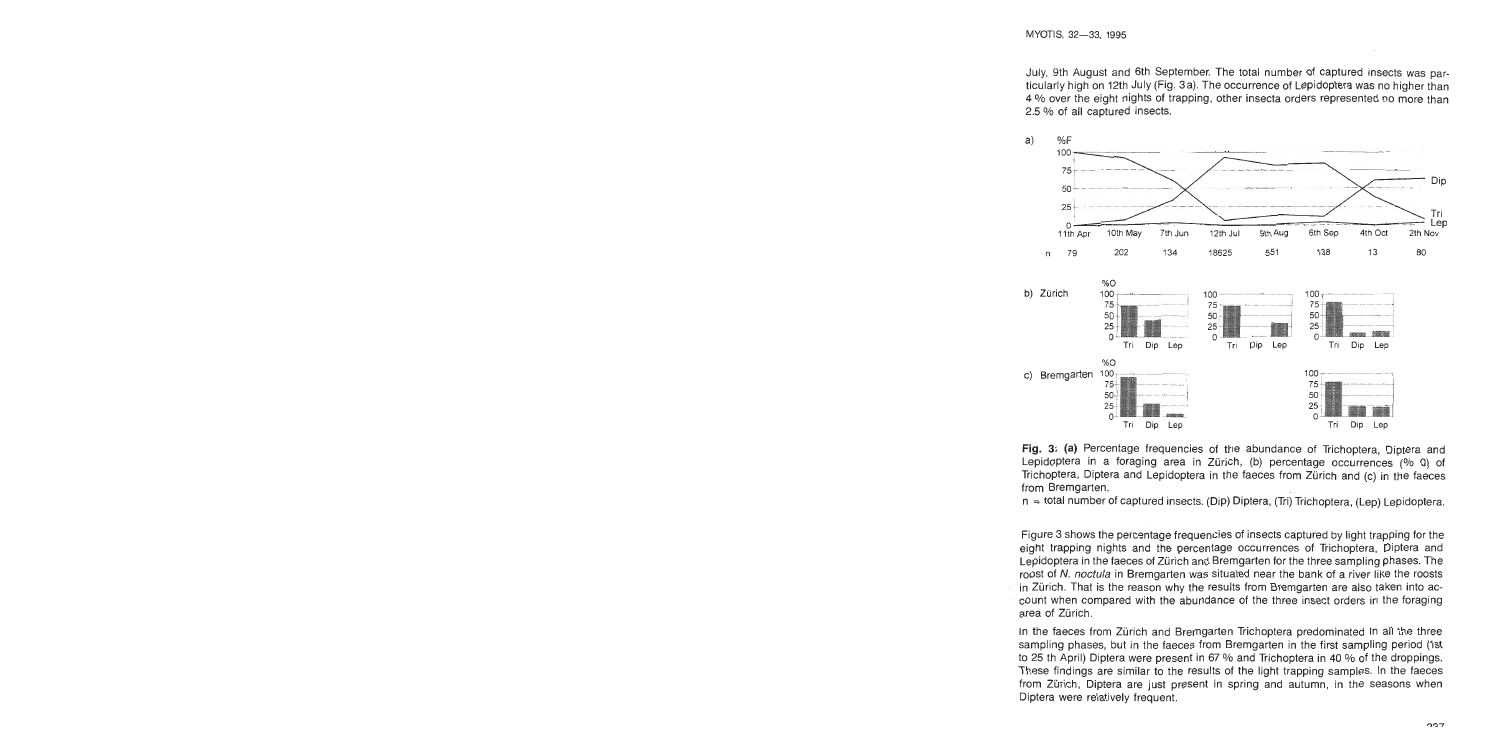### Discussion

## The methods of faecal analysis and insect light trapping

Faecal analysis is a reliable technique to examine the diet of insectivorous bats (Kunz & Whitaker 1983, Whitaker 1988). However, as there are a few uncertainties, the method can be a source of bias in the results (Rabinowitz & Tuttle 1982). Prey items such as wings, legs and antennae are often discarted. Fragments of large and hard prey are more often discted than fragments of small and soft prey (Coutts et al. 1973). **As** a result targe and hard prey is generally given too much weight. On the other hand, solid structures such as legs or jaws remain recognizable even after having been chewed and swallowed, whereas soft bodied insects may have been almost completely digested or splitted into small fragments, leaving little identifiable remains in the faeces (Yalden & Morris 1975).

The different methods used to sample the faecal pellets could be another source of bias. The faeces from Bremgarten, Muri and Rüti should give a complete picture of the diet of N. noctula, because after foraging the Noctule bat returns for digestion into the roost (Kronwitter 1988). The results of the analysis of faeces from Zürich, however, should be examined with caution. The faeces were sampled in the evening from bats trapped while they were leaving their roosts. Their droppings only contained those prey fragments that had not been voided during the day.

Accurate assessment of the availability of aerial insects is a great problem. A lot of different techniques are suggested (Kunz 1988). Johnson & Taylor (1955), Buchler (1976) and Swift et al. (1985) worked with different suction traps. Rydell (1989) tried to sample the aerial insect fauna by a hand net whereas Black (1974) and Jones (1990) used light traps just to mention a few examples.

The method of light trapping allows quantitative and qualitative conclusions about the abundance of different insect categories (Taylor & Carter 1961). There are a few problems, however, e. g. because there are some insect categories that are more strongly attracted by the light traps than others (Jermy 1974, Rezbanyai 1977). The Noctule bat is known to begin to hunt just after sunset. Williams (1935, 1939) though, suggested starting light trapping not before half an hour after sunset. In the present work aerial insects were sampled only during the first foraging period of the Noctule bat, but N. noctula often leaves its roosts more than once a night depending on temperature and weather (Stutz & Haffner 1986b, Kronwitter 1988, Rachwald 1992).

The Noctule bat uses more than one foraging area a night (Kronwitter 1988). However, a large part of the Noctule bats from the roosts in Zürich seem to forage in the light trapping area during the first foraging period (Bontadina et al. unpubl. data).

There were almost no Coleoptera captured by the light trap. Because Coleoptera are considerably frequent in the faeces, their availability ought to be sampled with another technique.

# The diet of the Noctule bat

Until now there are no detailed studies of prey selection by N, noctula. Earlier studies were based on observations made by chance or on small quantities of not systematically sampled faeces. According to Barrett-Hamilton & Hinton (1910) N. noctula feeds on Coleoptera, Lepidoptera and also smaller insects. The results of the observations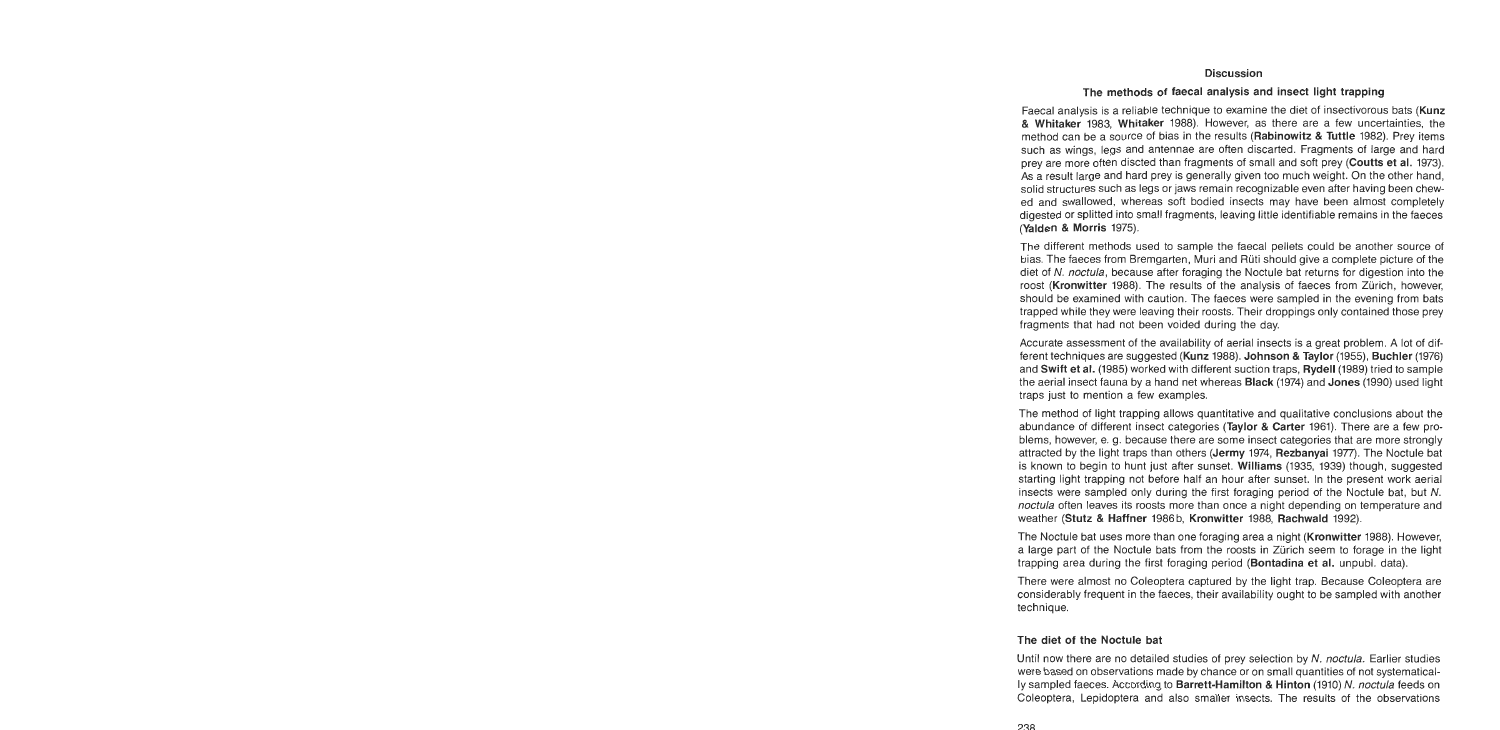published by Poulton (1929) and the study of Kolb (1958) confirm the above. Cranbrook & Barrett (1965) described observations of Noctule bats hunting house crickets (Gryllidae: Acheta domestica) over a municipal rubbish tip.

Howes (1974) collected faecal pellets, which fell down from a tree roost while the Noctule bats were leaving. He identified Aranea and other non-flying organisms in the faeces and concluded, that the Noctule bat might forage on the ground. The present study does not support this conclusion. All the insect taxa identified in the faeces have representative species which are able to fly, even the Carabidae genus Carabus. The Arachnida found in the droppings were just a small part of all the prey. Arachnida cannot fly but they do not have to be gleaned from the ground or from foliage. They can hang into the flying paths of the Noctule bat and may be caught by chance. The faecal pellets collected by Howes (1974) need not be pellets only of N. noctula, because the same tree holes can be inhabited by N. noctula, Myotis daubentoni or N. leisleri (Cerveny & Bürger 1987).

# Foraging habitats

The results of the faecal analysis point to similar foraging habitats in Zürich, Bremgarten and Muri and to a different foraging habitat in Ruti. The same tendencies can be shown by comparing the faecal analysis with the availability of the aerial insect fauna.

The biology of prey present in the faeces also refers to foraging habitats. Trichoptera predominated in Zürich, Bremgarten and Muri. These insects indicate foraging habitats near rivers or lakes, because the larvae of Trichoptera develop in water only and imagines usually do not fly far away from the river or lake where they developed (Chinery 1986). The larvae of the Diptera present in the faeces also mostly develop in water but there are Diptera families present in the faeces that are known not to develop in water, as well. The prey most strictly connected with water are the Ephemeroptera. They make just a small part of the diet of the Noctule bat in Rüti and Zürich, whereas im Bremgarten and Muri they are temporarily quite frequent in the faeces.

Based on these results we suggest, that the foraging habitats in Zürich, Bremgarten and Muri are  $-$  at least partly  $-$  situated near stretches of water, whereas the foraging habitats in Rüti are not. Studies in Bremgarten (Haffner & Stutz 1989), Muri (Beck pers. com.) and Zürich (Bontadina et al. unpubl. data) confirm this suggestion. There are no known observation of hunting Noctule bats in Rüti, but there are no large rivers or lakes near this village. The Noctule bat seems to be able to hunt in different foraging habitats and is not restricted to foraging areas near stretches of water.

# Hunting strategy

According to many authors N. noctula belongs to the group of open-air foragers. These fast flying bats feed on the wing exclusively and are perhaps restricted in the selection of the size of prey items they can efficiently manipulate and eat (Black 1974). Depending on the information contents of the echo, they might respond differently to aggregations or swarms of insects (Webster & Brazier 1965 in Black 1974). Predators of swarming insects can hunt and catch a lot of prey in very short time. This can be termed as filter feeding (Ross 1967) and may be related to an opportunistic hunting strategy.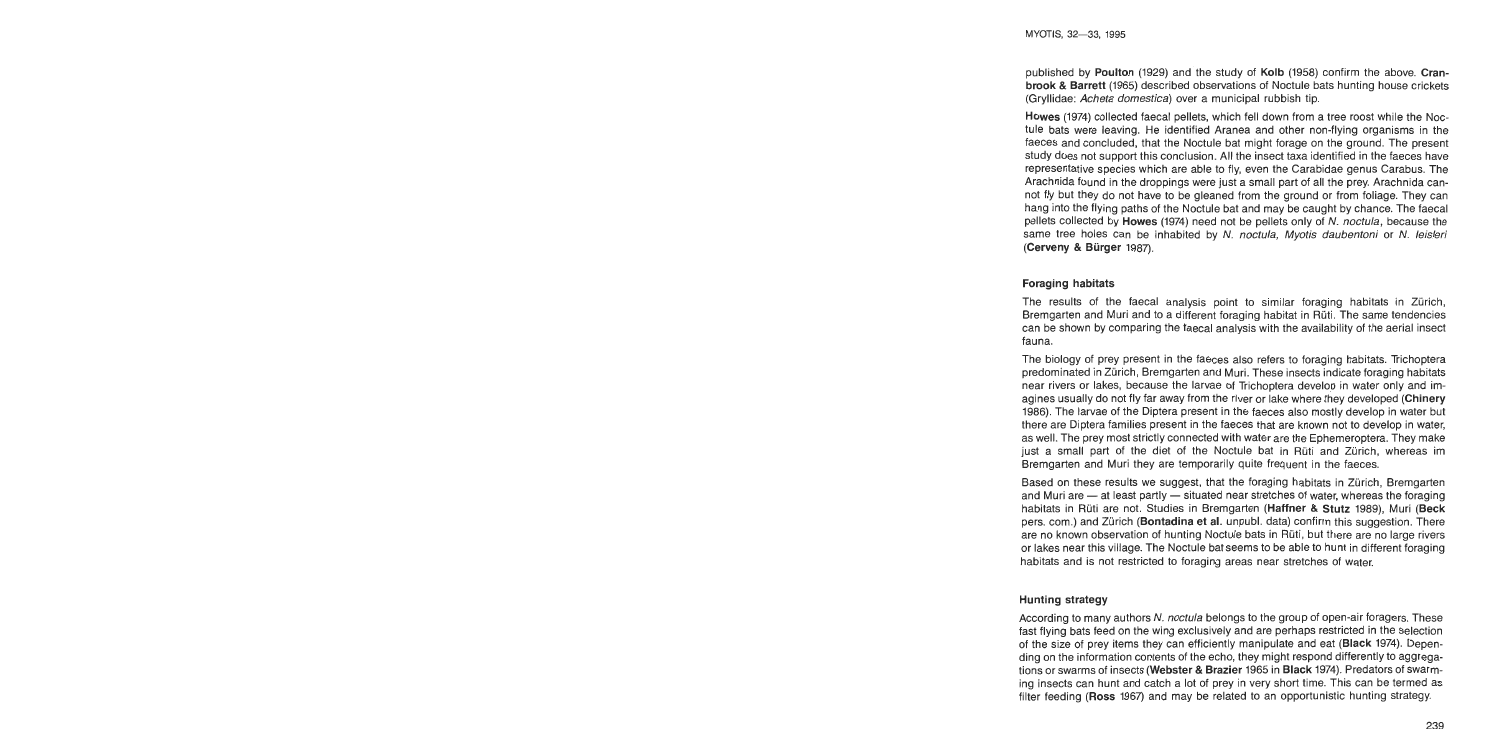Many of the prey taxa present in the faeces fly in swarms, often over waters. The Trichoptera (Chinery 1974), the Diptera families Chironomidae (Chinery 1986) and Anisopodidae (Brauns 1964) and the Neuroptera families Hemerobiidae and Chrysopidae (Aspöck et al. 1980) belong to these insects. Tipulidae can also temporarily appear in large numbers (Service 1973). The swarms of some of these insects are so-called mating swarms of male insects among which females are relatively rare. In fact N. noctula seems to forage in such mating swarms, as in the faeces with Chironomidae fragments of male antennae of Chironomidae were present and female antennae were absent.

All the above mentioned prey belongs to middle sized or small insects. This is surprising, because the Noctule bat is a large bat with strong and powerfull teeth, at least for European circurnstances. This enables the Noctule bat to eat rather big and hard insects (Lutz 1985, Stutz 1987). In fact also big and solid prey was found in the faeces: Melolontha, Geotrupes and Heteroptera. These insects which can also occur in large numbers were eaten at times when the total number of flying insects was generally rather small (spring and autumn), which can also be dernonstrated by the results of light trapping. At such times it could be important to  $N$ , noctula to be able to hunt big, mostly individually flying insects, as well. This is once more indicative of an opportunistic foraging strategy.

Conclusions about the foraging strategy are only possible when comparing between the availability of prey and the diet of the predator. The cornparisons in the present paper which are only possible with certain reservations point to an opportunistic foraging strategy at least as far as Diptera, Trichoptera and Lepidoptera are concerned. This hypothesis needs to be verified with the help of further studies.

#### Acknowledgements

We would like to thank the following people for their help in fieldwork, feacal analyses, insect work and for comments on the manuscript: Fabio Bontadina, Dr. Marianne Haffner, Andres Beck, Martin Graf, Dr. G. Bächli, Antje Leukens.

#### References

- Aspöck, H., U. Aspöck & H. Hölzel (1980): Die Neuropteren Europas. Goecke & Evers, Krefeld, Band 1, 495 pp.
- Barrett-Hamilton, G. E. H. (1910): A History of British Mammals. Part 1: 58-83. Gurney and Jackson, London.
- Black, H. K. (1974): A north temperate bat Community: structure and prey populations. - J. Mammal. 55: 138-157.
- Bontadina, F., S. Gloor & M. Hemmi (unpubl. data): Grundlagen zum Schutz des Großen Abendseglers in der Stadt Zürich. - Schlußbericht für das Forstamt und Gartenbauarnt Zürich, 1991: 28 pp.
- Brauns, A. (1964): Taschenbuch der Waldinsekten. Gustav Fischer Verlag, Stuttgart; 817 pp.
- Buchler, E. R. (1976): Prey selection by *Myotis lucifugus* (Chiroptera: Vespertilionidae). - Amer. Natur. Vol. 110: 619-628.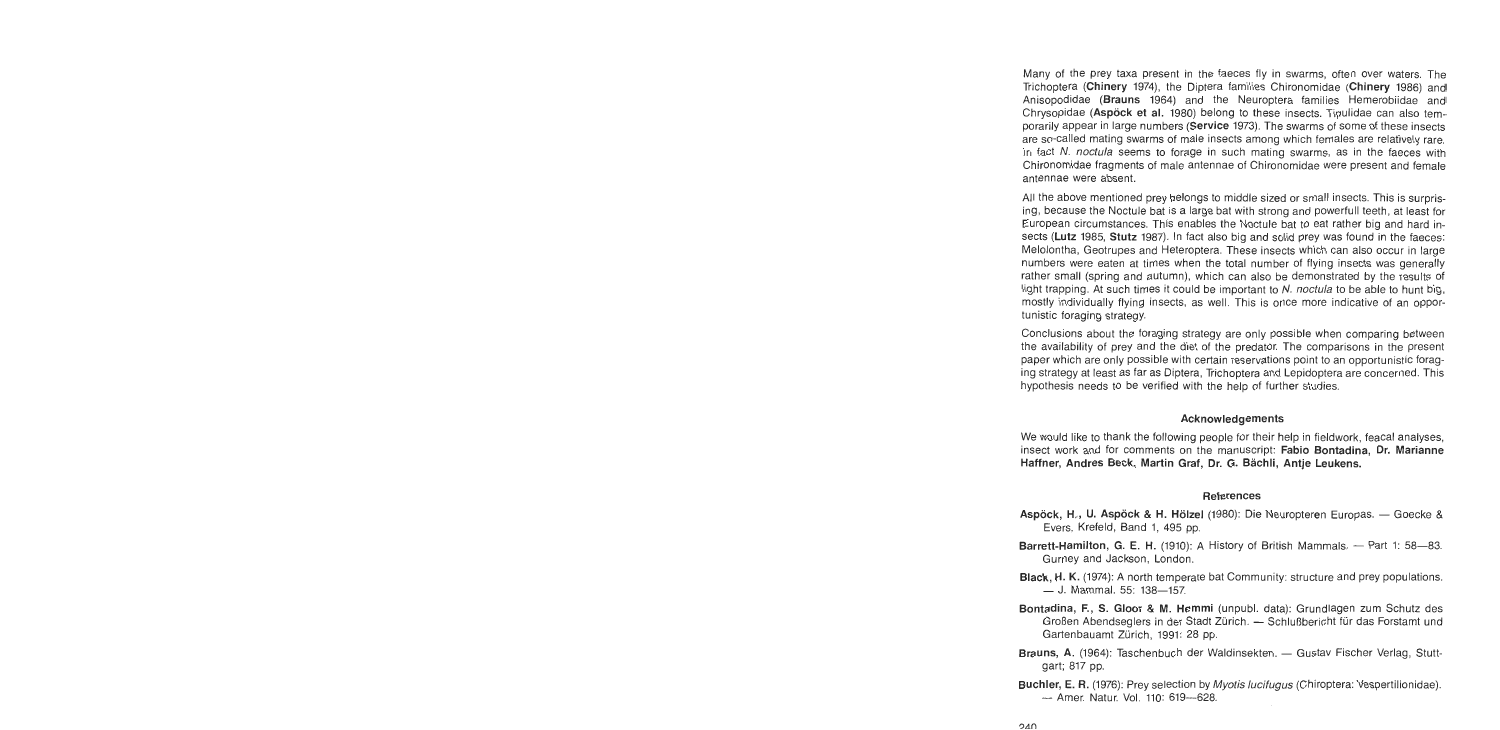- Cerveny, J. & P. Bürger (1987): Density and Structure of the bat Community Occupying and Old Park at Zihobce (Czechoslovakia). - In: European Bat Research 1987. V. Hanak, I. Horacek, J. Gaisler (eds), Charles Univ. Press, Praha, 1989: 475-488.
- Chinery, M. (1986): Collins Guide to the Insects of Britain and Europe. Collins, London.
- Coutts, R. A., M. B. Fenton & H. **G.** Glen (1965): Food intake by captive Myotis lucifugus and Eptesicus fuscus (Chiroptera: Vespertilionidae). J. Mammal. 54: 985-990.
- Cranbrook, the Earl of H. G. Barrett (1965): Observations of Noctule bats (Nyctalus noctula) captured while feeding. Proc. Zool. Soc. London, 144: 1-24.
- Gebhard, J. (1983): Die Fledermäuse in der Region Basel (Mammalia: Chiroptera). -Verhandl. Naturf. Ges. Basel, 94: 1-42.
- Haffner, M. & H.-P. Stutz (1989): Fledermauskundliche Untersuchungen in der Stadt Bremgarten/AG. - FEBEX Haffner & Stutz, Zürich, 41 pages.
- Heise, **G.** & A. Schrnidt (1979): Wo überwintern im Norden der DDR beheimatete Abendsegler (Nyctalus noctula)? - Nyctalus (N. F.), Berlin 1/2: 81-84.
- Howes, C. A. (1974): Notes on the prey and feeding behaviour of the Noctule bat. -Naturalist London, 930: 107-110.
- Jermy, T. (1974): Die Bedeutung der Lichtfallen für die Faunistik und die angewandte Entomologie. - Folia Ent. Hung. 27. Suppl.: 71-84.
- Johnson, C. **G.** & **L.** R. Taylor (1955): The development of large suction traps for airborne insects.  $-$  Annals of applied Biology, 43: 51-62.
- Jones, **G.** (1990): Prey selection by the Greater horseshoe bat (Rhinolophus ferrumequinum): optimal foraging by echolocation? J. Anim. Ecol. 59: 587-602.
- Kolb, A. (1958): Nahrung und Nahrungsaufnahme bei Fledermäusen. Z. Säugetierkd. 23: 84-95.
- Korschgen, L. J. (1971): Procedures for food-habits analyses. In Wildlife management techniques. The Wildlife Society, Washington: 233-250.
- Kronwitter, F. (1988): Population structure, habitat use and activity patterns of the Noctule bat, Nyctalus noctula Schreb., 1774 (Chiroptera: Vespertilionidae) revealed by radiotracking. - Myotis 26: 23-85.
- Kunz, T.-H. (1988): Methods of Assessing the Availability of Prey to Insectivorous Bats. - In Kunz, T. H. (Ed.): Ecological and Behavioral Methods for the Study of Bats. Smithsonian Institution Press, Washington D. C., London.
- Kunz, T. H. & J. **0.** Whitaker (1983): An evaluation of fecal analysis for determining food habits of insectivorous bats.  $-$  Can. J. Zoll. 61: 1317-1321.
- Lutz, M. (1985): Kinematographische Analyse der Kinetik des Kauvorganges bei Fledermäusen. - Dipl.-Arbeit Univ. Zürich, 42pp.
- **Mc** Aney C., C. Shiel, C. Sullivan & J. Fairley (1991): The Analysis of Bat Droppings. - The Mammal Society, No. 14, 48 pp.
- Poulton, E. B. (1929): British insectivorous bats and their prey. Proc. Zool. Soc. London XIX: 277-303.